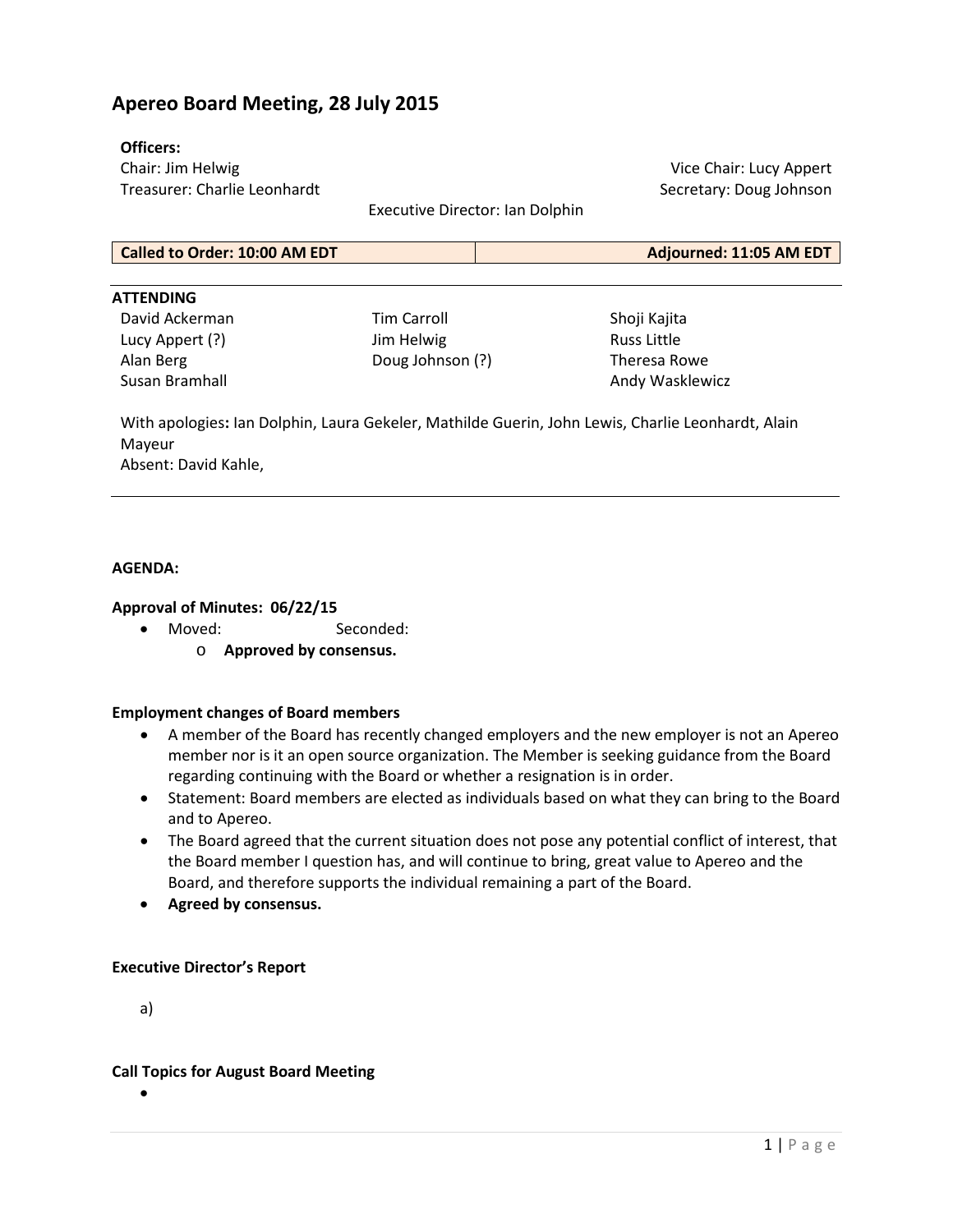### **Adjournment:**

- Moved: Seconded:
	- o **Approved by Consensus.**
	- o Meeting adjourned at 11:05 PM (EDT)

## **Information Items**

#### **Participation Calendar:**

- Discussion around the potential for the **Unconference** to be held in Montreal, alongside an Apereo Quebec event, are ongoing.
- **Apereo Webinars**:<https://www.apereo.org/content/apereo-events>
- **Educause Annual Conference 2015**. Oct. 27 30, Indianapolis, IN, USA. (Note: Apereo Board typically meets at this Conference; officially or socially depending on # attending).